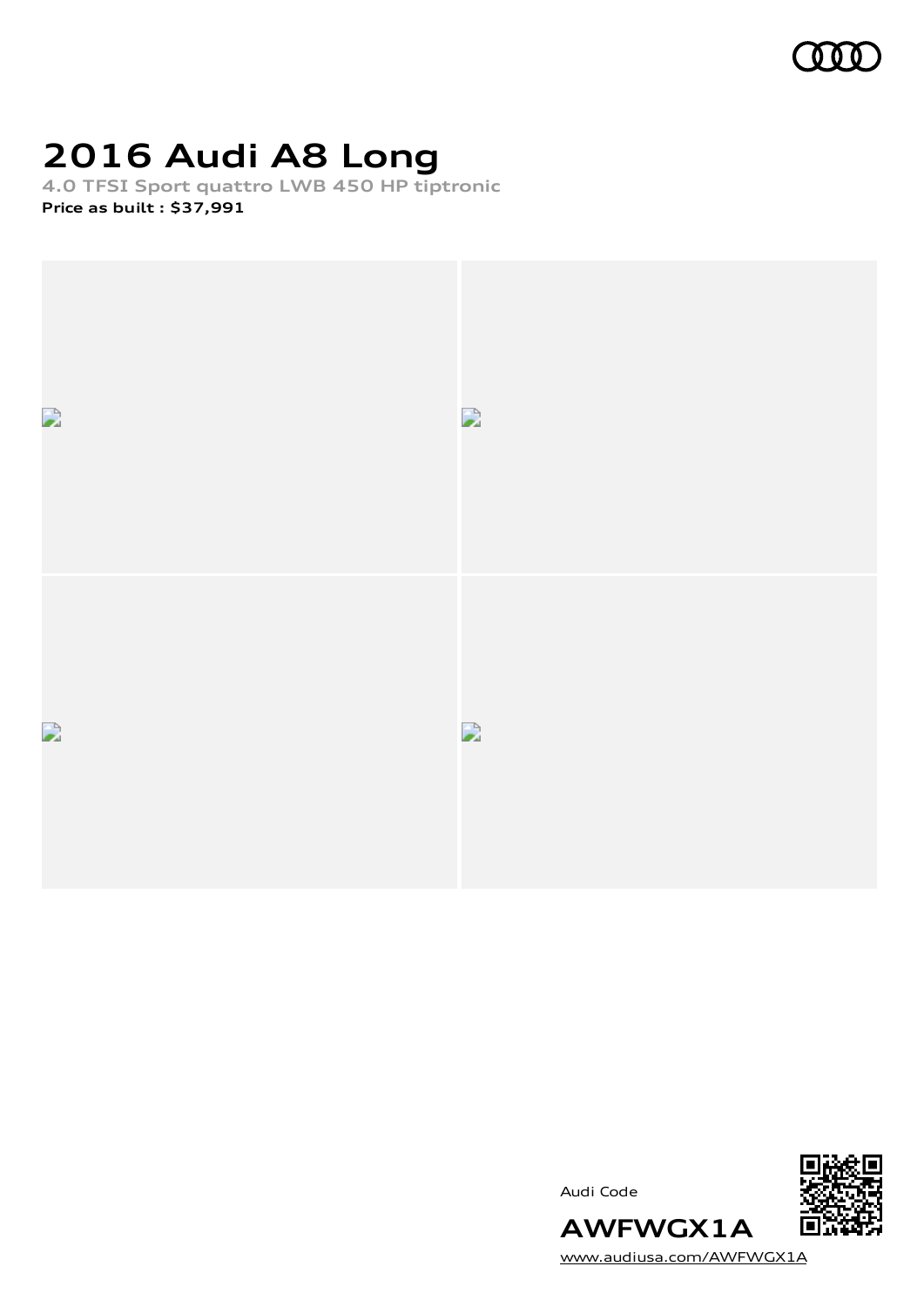# **Summary**

### **Audi 2016 Audi A8 Long** 4.0 TFSI Sport quattro LWB 450 HP tiptronic

**Price as buil[t](#page-9-0)** \$37,991

### **Exterior colour**

Florett Silver metallic

## $\overline{\phantom{a}}$

### **Further Information**

|                 | N٥           |
|-----------------|--------------|
| Mileage         | 56,879 miles |
| Type of vehicle | Used car     |

**Warranty**

#### **Interior colour**

| Seats     | black        |
|-----------|--------------|
| Dashboard | black        |
| Carpet    | black        |
| Headliner | lunar silver |

## AWFWGX1A

**Audi Code**

**Your configuration on www.audiusa.com** [www.audiusa.com/AWFWGX1A](https://www.audiusa.com/AWFWGX1A)

**Commission number** 61e1d1cb0a0e09b05160

### **Technical Specifications**

| Engine type                  | Eight-cylinder                                |
|------------------------------|-----------------------------------------------|
| stroke                       | Displacement/Bore and 3,991/84.5 x 89.5 cc/mm |
| Torque                       | 444 @ 1,500 lb-ft@rpm                         |
| Top track speed              | 130 mph mph                                   |
| Acceleration (0 - 60<br>mph) | TBA sec. seconds                              |
| Recommended fuel             | Premium                                       |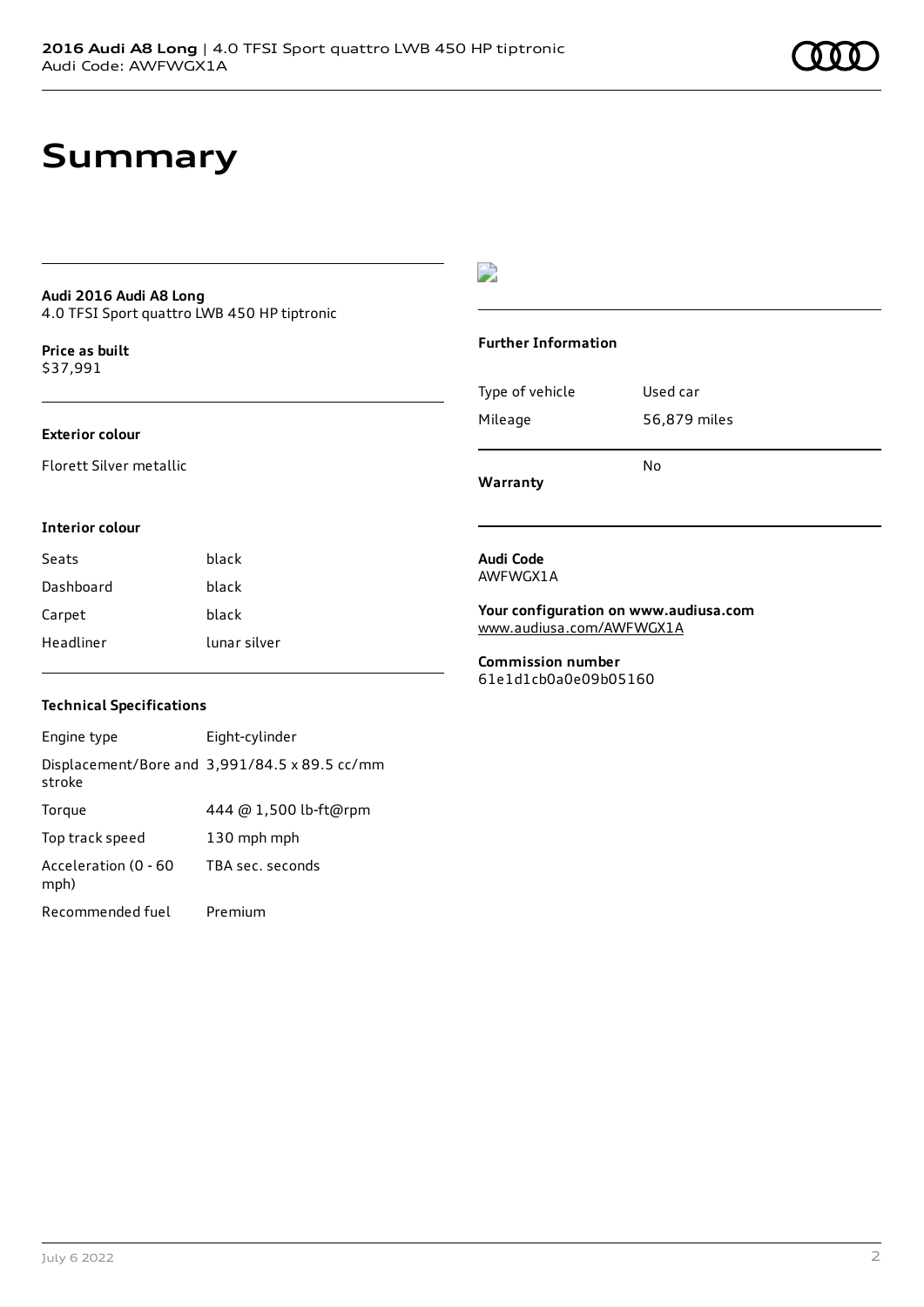# **Equipment**

Florett Silver metallic

20" 265/40 all-season tires

20" 5-double-spoke design Galvano Silver wheels with 265/40 all-season tires

Cold Weather package

Black Alcantara® headliner

Heated 4-spoke multifunction steering wheel with shift paddles

Ventilated front seats with massage function

Valcona leather seating surfaces

Heated rear seats

Audi pre sense® rear









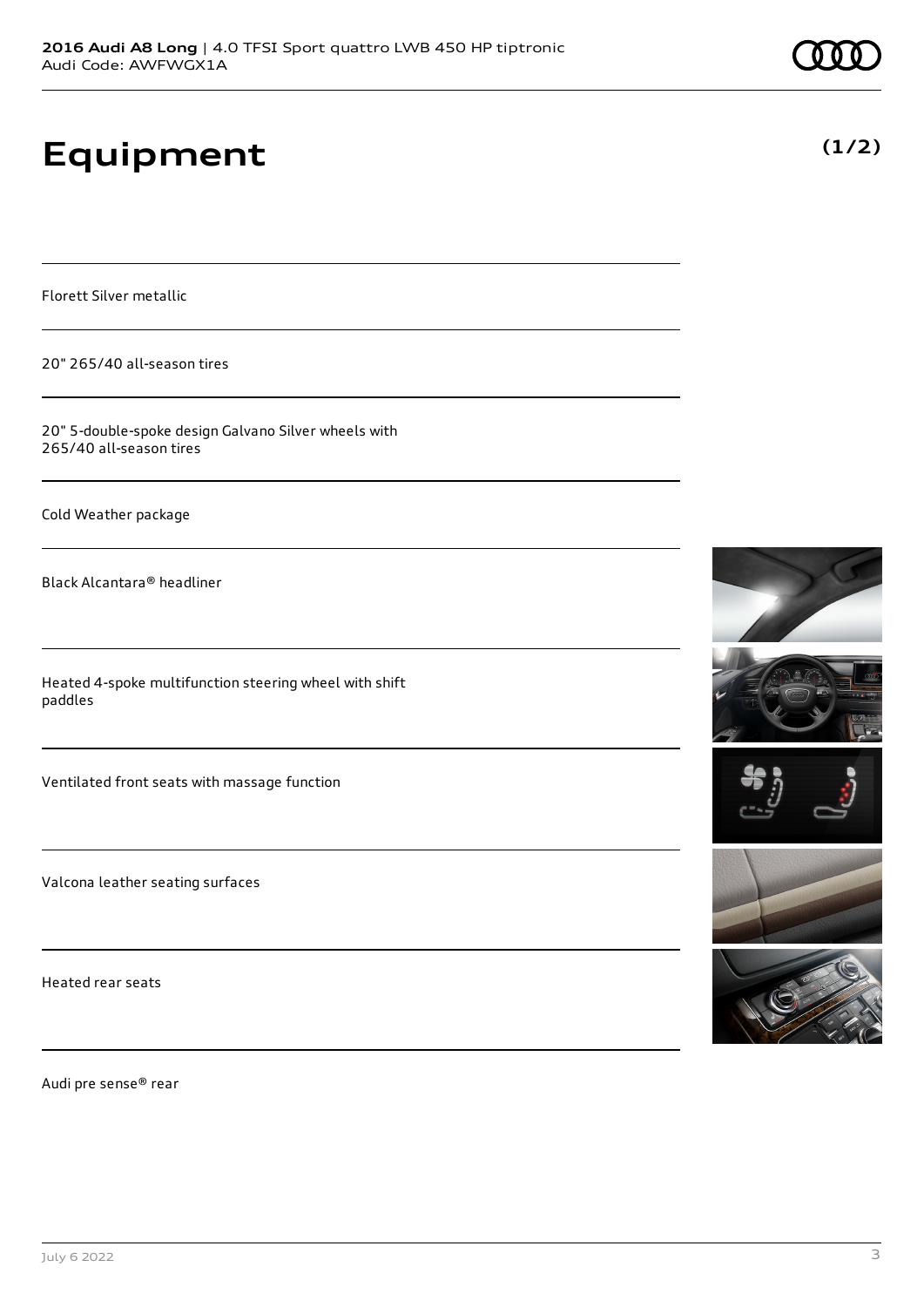# **Equipment**

Head-up display

Top and corner view camera system

Audi side assist



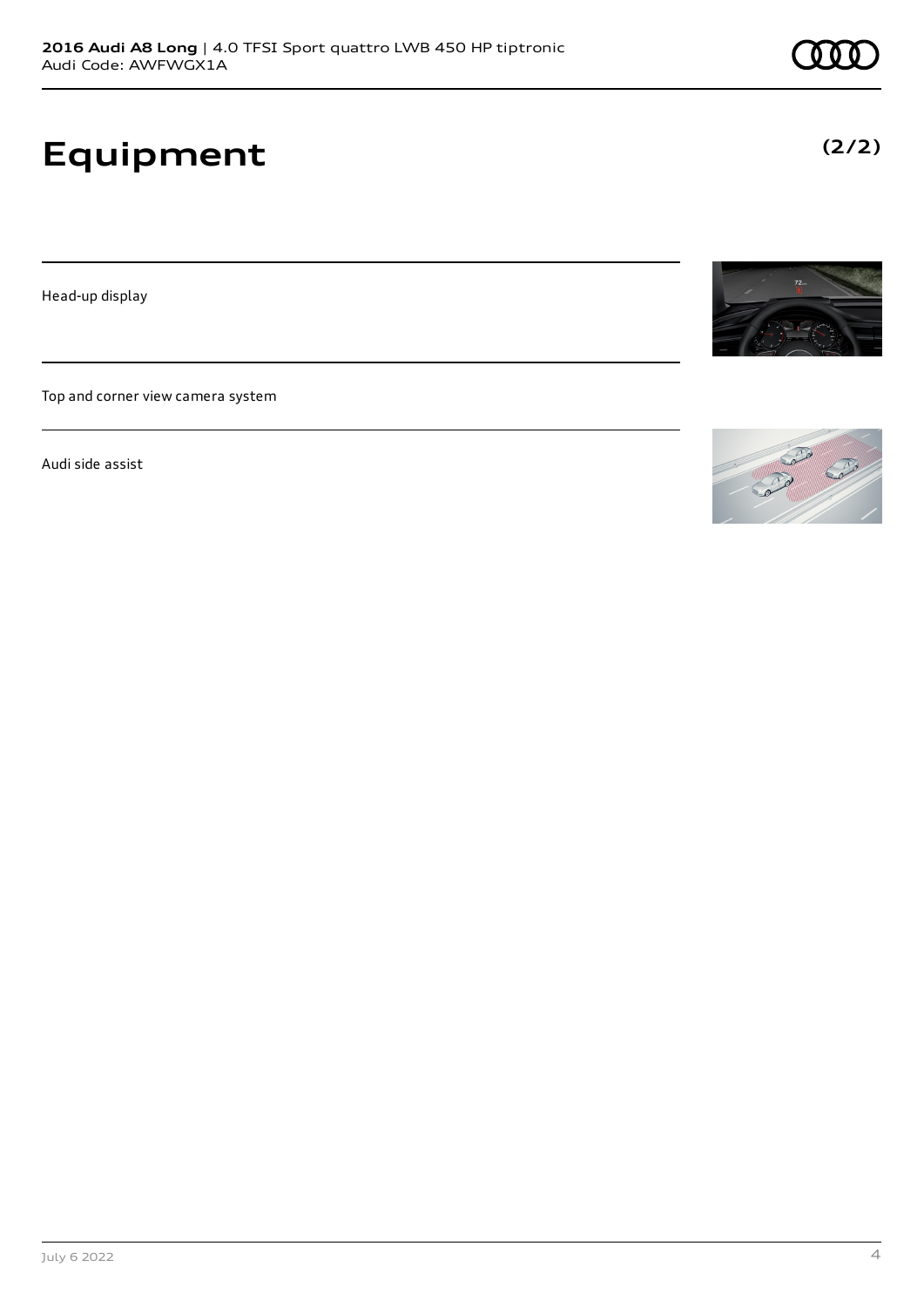# **Standard features**

## **Infotainment and Driver Assistance**

| U]1             | MMI touch <sup>®</sup>                                                     |
|-----------------|----------------------------------------------------------------------------|
| 7X <sub>2</sub> | Audi parking system with rear view camera                                  |
| UF7             | Audi music interface                                                       |
| 8RY             | <b>BOSE Surround Sound System</b>                                          |
| 8DY             | HD Radio <sup>™</sup> Technology                                           |
| 9ZW             | BLUETOOTH <sup>®</sup> wireless technology<br>preparation for mobile phone |

#### **Interior**

| 5XH             | Sun visors with vanity mirrors, illuminated for<br>driver and front passenger |
|-----------------|-------------------------------------------------------------------------------|
| 3Y8             | Power rear side sunshades                                                     |
| 5MG             | Dark Brown Walnut Wood inlays                                                 |
| W <sub>S2</sub> | Luxury package                                                                |
| 3FU             | Panoramic sunroof                                                             |
| 7M1             | Aluminum door sils                                                            |
| 9AH             | Four-zone automatic climate control                                           |
| 4L7             | Auto-dimming interior mirror with compass                                     |
| QQ1             | Illumination for interior door handles, air<br>vent controls, front footwells |
| 2C              | Steering wheel with electric tilt and axial<br>adjustment                     |
| 7HB             | Leather package                                                               |
| 6E3             | Front center armrest                                                          |
| 602             | Leather shifter                                                               |
| 4E9             | Power trunk open/close and hands-free<br>release                              |

## **Safety and Security**

| 4UH             | Driver and front-passenger advanced airbags<br>and knee airbags                   |
|-----------------|-----------------------------------------------------------------------------------|
| UH1             | Electromechanical parking brake                                                   |
| 8T1             | Cruise control with coast, resume and<br>accelerate features                      |
| VC <sub>2</sub> | Garage door opener (HomeLink®)                                                    |
| QZ7             | Electromechanical power steering                                                  |
| 7K6             | Tire-pressure monitoring system                                                   |
| 413             | Audi advanced key - keyless start, stop and<br>entry                              |
| 3B7             | ISOFIX child seat mounting and Top Tether<br>anchorage point for outer rear seats |

#### **Exterior**

| <b>PPK</b>      | Sport Style package                                                                |
|-----------------|------------------------------------------------------------------------------------|
| <b>WTL</b>      | Premium package                                                                    |
| 0PO             | Dual exhaust outlets                                                               |
| 6XI.            | Power-folding, power-adjustable, auto-<br>dimming, heated side mirrors with memory |
| 1S1             | Car jack                                                                           |
| 1 <sub>RK</sub> | <b>Adaptive Air Suspension</b>                                                     |
| 8FX             | LED headlights                                                                     |
| 8SL             | LED taillights                                                                     |
| VW8             | Dual-panel acoustic glass                                                          |
| 47B             | High-gloss package                                                                 |
|                 |                                                                                    |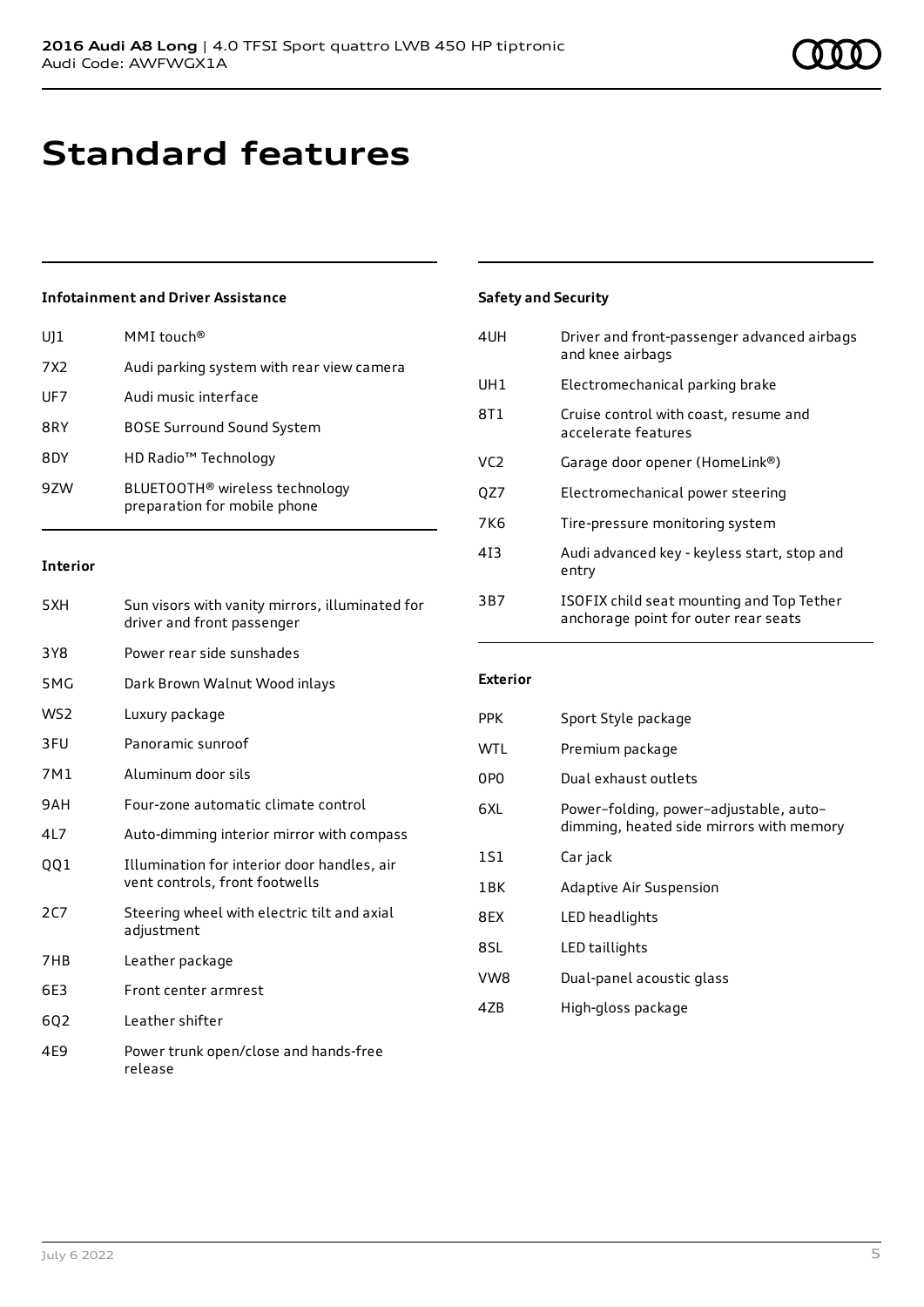## **Dealer remarks**

## *WITH THE ORIGINAL MSRP OF \$91,775!!!*

Only 56K MILES on this CarFax Certified **TWO PREVIOUS OWNER & ACCIDENT FREE 2016 AUDI A8 L 4.0T Sport!!!** Florett Silver Metallic over Black Interior!!

Featuring the optional,

**- COLD WEATHER PACKAGE** -inc: Rear Heated Seats, Rear Seat Pass-Through, 4-Spoke Multifunction Heated Steering Wheel, shift paddles.

## **- BLACK ALCANTARA HEADLINER.**

## **AND MORE!!!**

Appointments are recommended so call us **TODAY** to schedule a viewing of our pre-owned inventory! All of our vehicles pass a 135-Point Safety & Quality Inspection completed by our factory-trained ASE Master Certified technicians. And don't forget to ask about our complimentary McGrath Advantage, which has been a cornerstone of The McGrath Auto Group, serving the greater Chicagoland community for over 50 years!! **GROW WITH US!**

\*Dealer not responsible for typographical errors, photo errors, pricing errors, or equipment errors. Please verify with...

**2016 Audi A8 Long** | 4.0 TFSI Sport quattro LWB 450 HP tiptronic Audi Code: AWFWGX1A

# **Technical Specifications**

|        | Engineering   Performance       |                         | Transmission   Drivetrain   |                                                                     |   |
|--------|---------------------------------|-------------------------|-----------------------------|---------------------------------------------------------------------|---|
|        | Engine type                     | Eight-cylinder          | Gear ratios: 8th            | 0.667                                                               |   |
|        | Acceleration (0 - 60            | TBA sec. seconds        | Gear ratios: 6th            | 1.000                                                               |   |
|        | mph)                            |                         | Gear ratios: 7th            | 0.839                                                               |   |
|        | Engine block                    | Aluminum-alloy          | Gear ratios: Reverse        | 3.317                                                               |   |
|        | Induction/fuel<br>injection     | Turbocharged/TFSI®      | Gear ratios: Final<br>Drive | 3.204                                                               |   |
|        | Cylinder head                   | Aluminum-alloy          | Gear ratios: 4th            | 1.667                                                               |   |
|        | Max. output ps/hp               | 450 @ 5,100 @ rpm       | <u>Transmission</u>         | Eight-speed Tiptronic®                                              |   |
| July 6 | Displacement/Bore<br>and stroke | 3,991/84.5 x 89.5 cc/mm |                             | automatic transmission with<br>quattro <sup>®</sup> all-wheel drive | 6 |
|        | Top track speed                 | 130 mph mph             | Gear ratios: 5th            | 1.285                                                               |   |
|        | Torque                          | 444 @ 1,500 lb-ft@rpm   | Gear ratios: 2nd            | 3.143                                                               |   |
|        | Valvetrain                      | 32-valve DOHC           | Gear ratios: 3rd            | 2.106                                                               |   |
|        |                                 |                         | Gear ratios: 1st            | 4.714                                                               |   |

## **Electrical system**



**(1/2)**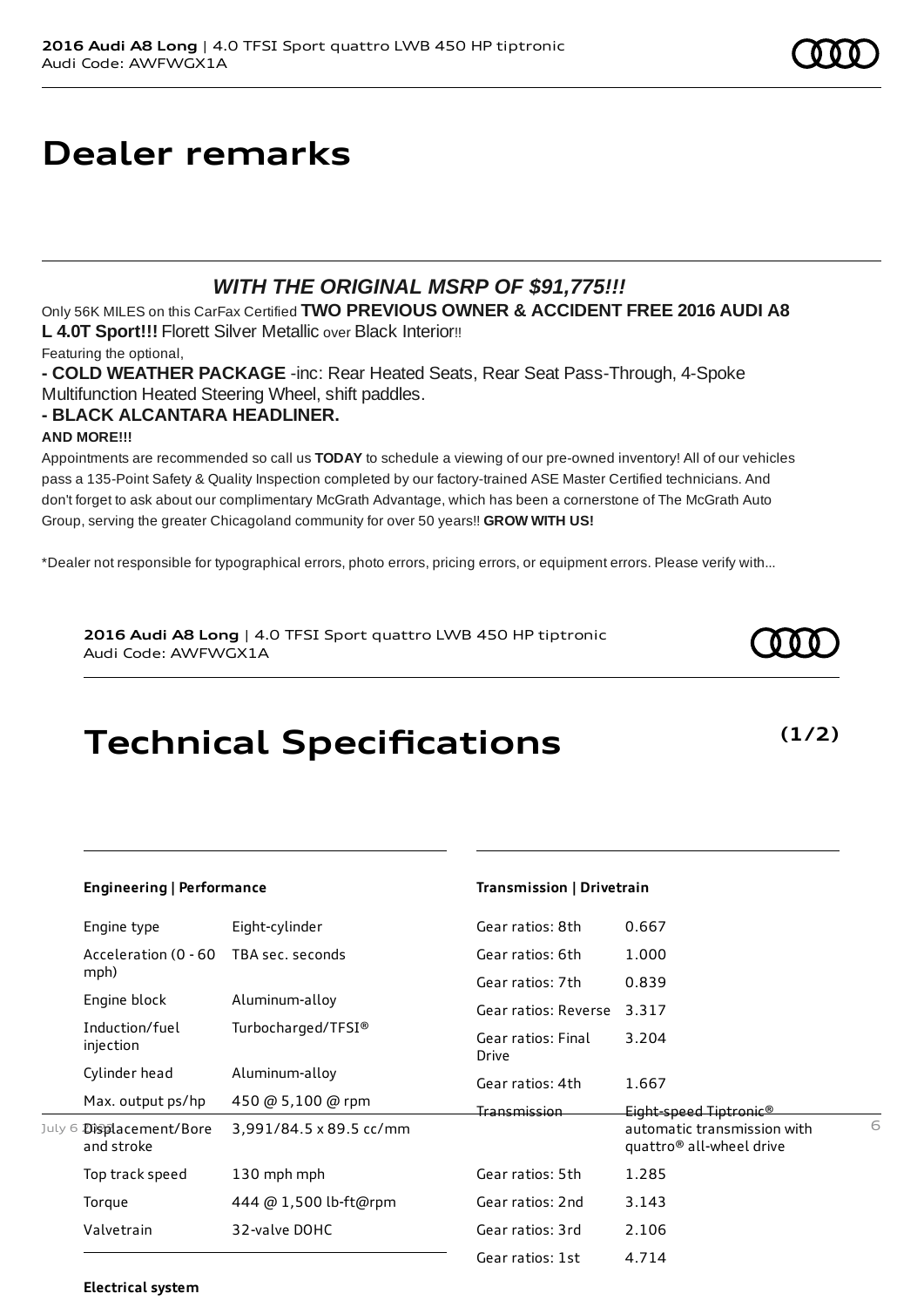| Alternator | 14 volts - 190 amp |                                   |                                                                    |
|------------|--------------------|-----------------------------------|--------------------------------------------------------------------|
| Battery    | 12 volts - 92 amp  | <b>Steering</b>                   |                                                                    |
|            |                    | Steering type                     | Electromechanical power<br>steering system                         |
|            |                    | Turning diameter,<br>curb-to-curb | 41.7 ft                                                            |
|            |                    | Steering ratio                    | 15.1:1                                                             |
|            |                    | Suspension                        |                                                                    |
|            |                    | Front axle                        | Five-link front suspension / Audi<br>adaptive air suspension       |
|            |                    | Rear axle                         | Trapezoidal-link rear suspension<br>/ Audi adaptive air suspension |
|            |                    |                                   |                                                                    |

July 6 2022 7

## **2016 Audi A8 Long** | 4.0 TFSI Sport quattro LWB 450 HP tiptronic Audi Code: AWFWGX1A

# **Technical Specifications**

| Front brakes | 15.0 (ventilated disc) in |
|--------------|---------------------------|
| Rear brakes  | 14.0 (ventilated disc) in |
|              |                           |

## **Body**

| Material | ultra® lightweight technology $-$ |
|----------|-----------------------------------|
|          | ASF® aluminum construction        |

### **Warranty | Maintenance**

| Warranty    | 4-year/50,000-mile new<br>vehicle limited warranty                                          |
|-------------|---------------------------------------------------------------------------------------------|
| Maintenance | 12-month/5,000-mile<br>(whichever occurs first) NO<br>CHARGE first scheduled<br>maintenance |

#### **Interior measurements**

| Seating capacity                          | 5                 |
|-------------------------------------------|-------------------|
| Shoulder room, rear                       | 57.8 in           |
| Leg room, rear                            | 42.9 in           |
| Shoulder room, front 59.1 in              |                   |
| Head room, rear                           | 39.1 in           |
| Leg room, front                           | 41.4 in           |
| Head room, front                          | 37.2 in           |
| Cargo volume, rear<br>seatbacks up/folded | 14.2 cu ft, cu ft |

**(2/2)**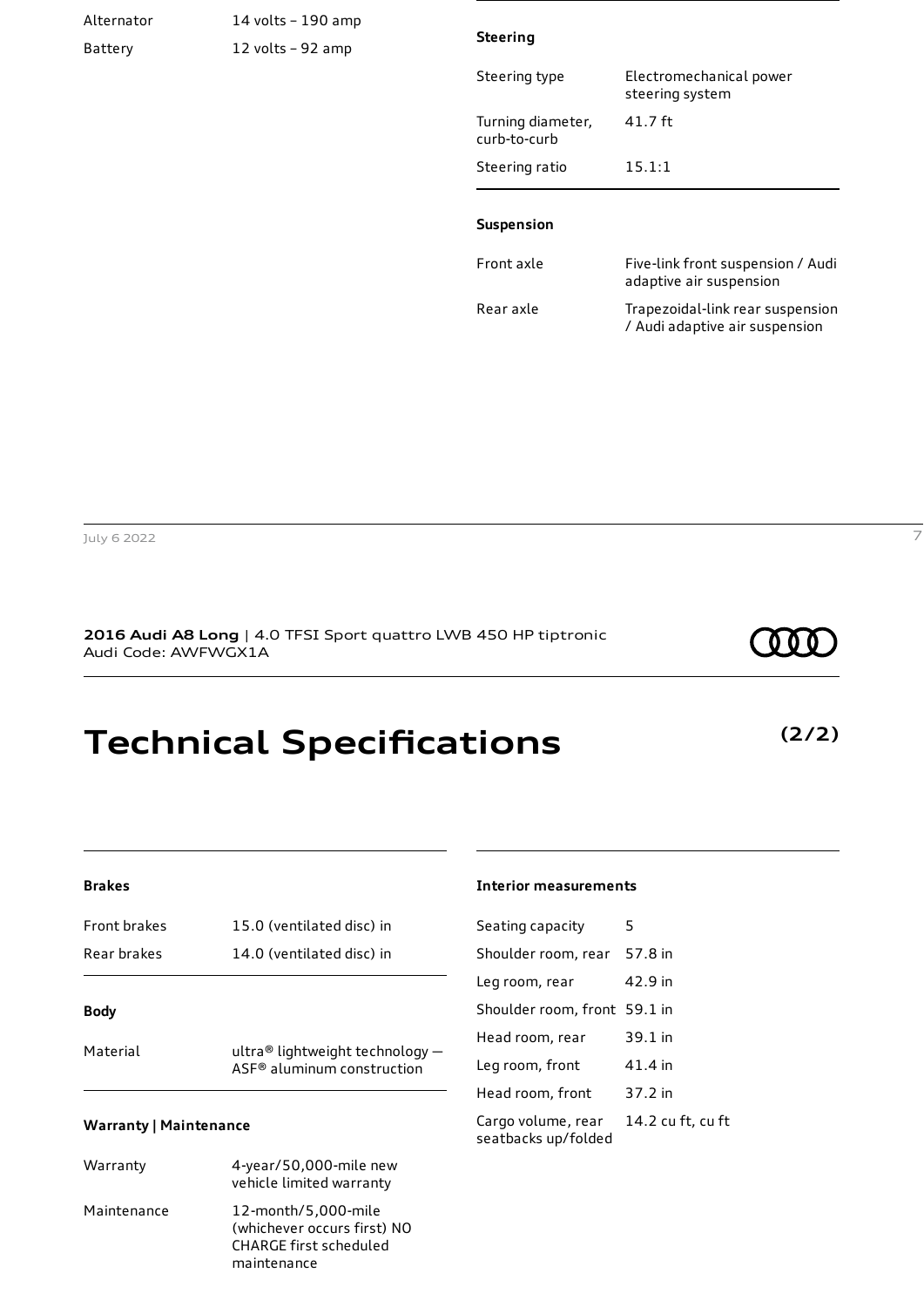#### **Exterior Measurements**

| Height                                   | 57.9 in  |
|------------------------------------------|----------|
| Overall width without 76.7 in<br>mirrors |          |
| Lenath                                   | 207.4 in |
| Wheelbase                                | 122.9 in |
| Drag coefficient                         | 0.27 Cw  |
| Overall width with<br>mirrors            | 83.1 in  |
| Track rear                               | 64.4 in  |
| <b>Track front</b>                       | 64.7 in  |
| Curb weight                              | TBA Ih   |

**2016 Audi A8 Long** | 4.0 TFSI Sport quattro LWB 450 HP tiptronic Audi Code: AWFWGX1A



## **Consumption- and emission**

**Consumption by NEDC**

combined 22 mpg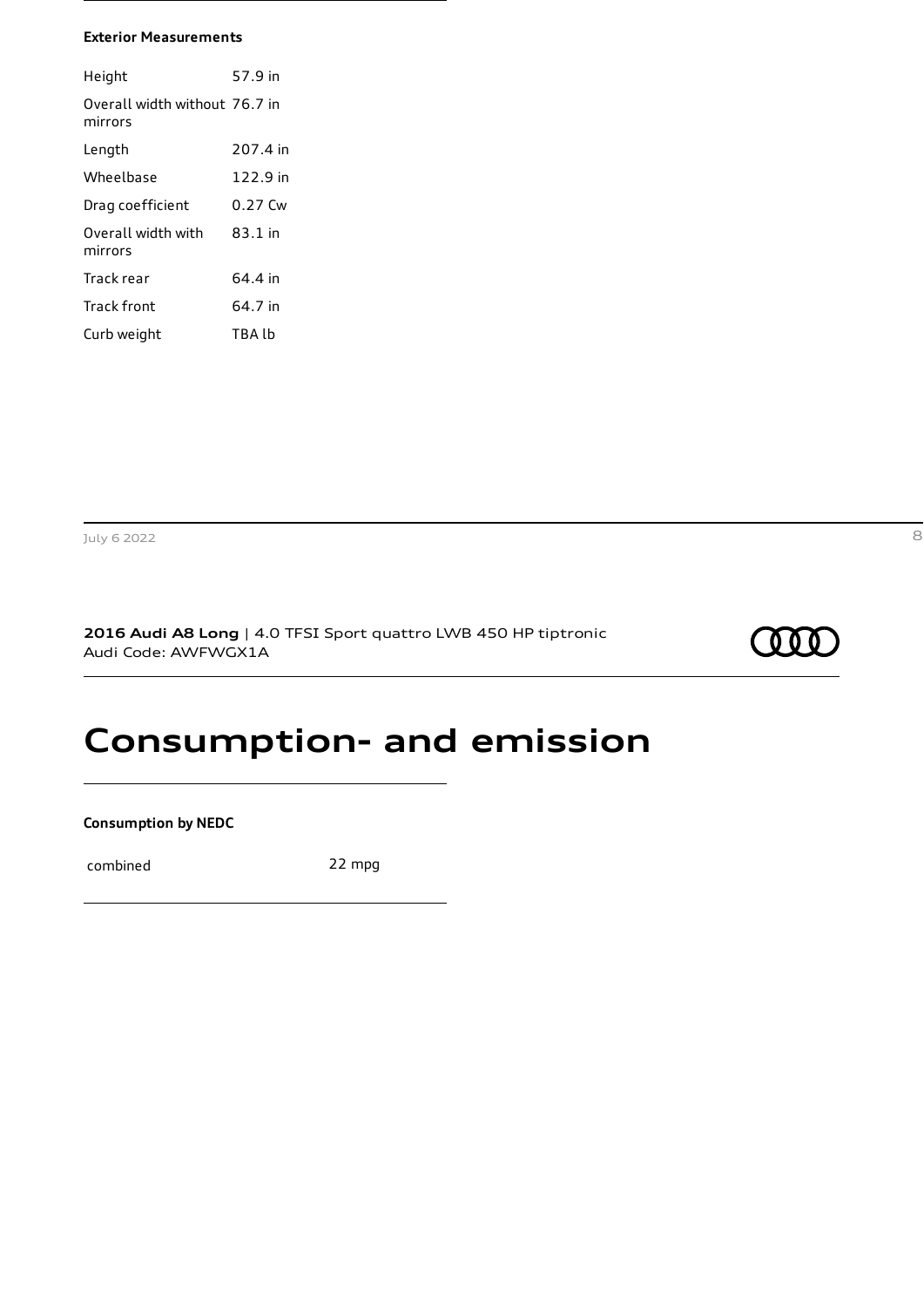**2016 Audi A8 Long** | 4.0 TFSI Sport quattro LWB 450 HP tiptronic Audi Code: AWFWGX1A

## (000

## **Contact**

Dealer **Audi Morton Grove**

7000 Golf Road 60053 Morton Grove IL

Phone: +18479988000 FAX: 8479988694

www: [https://www.audimortongrove.com](https://www.audimortongrove.com/)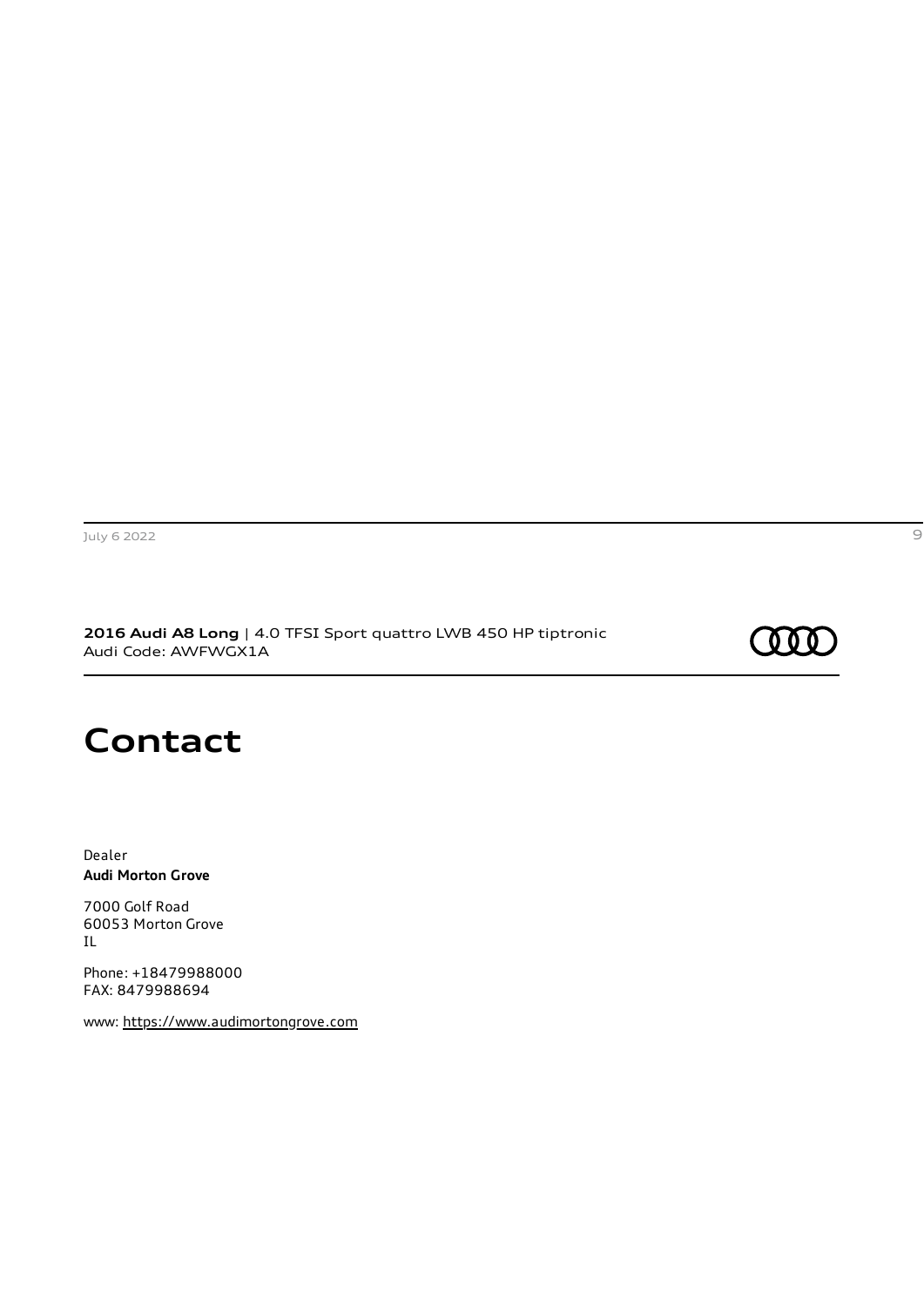**2016 Audi A8 Long** | 4.0 TFSI Sport quattro LWB 450 HP tiptronic Audi Code: AWFWGX1A

## <span id="page-9-0"></span>**Further information (Disclaimer)**

Please note that although Audi Canada tries its best to avoid any pricing, fees, informational copy or image errors, there may be times where human error or omissions are encountered while developing and/or modifying the Audi Canada website. Audi Canada shall not be deemed liable or held responsible for any errors, omissions or any related issues to the information provided and contained on Audi.ca or external site linked to Audi.ca. The laws and courts of Ontario shall govern any issues related to Audi.ca, or external site linked to Audi.ca. All of the information contained in this site is for information purposes only and in no way constitutes an advertisement or an offer to buy or sell Audi vehicles. Manufacturer's Suggested Retail Price is for the Audi model selected (current model year available and in-market). Freight and PDI, license, insurance, registration, any dealer or other charges, options and taxes are not included. Actual prices are set by the dealer. This site shall not be used or relied upon by you as a substitute for information that is available to you from an authorized Audi dealer